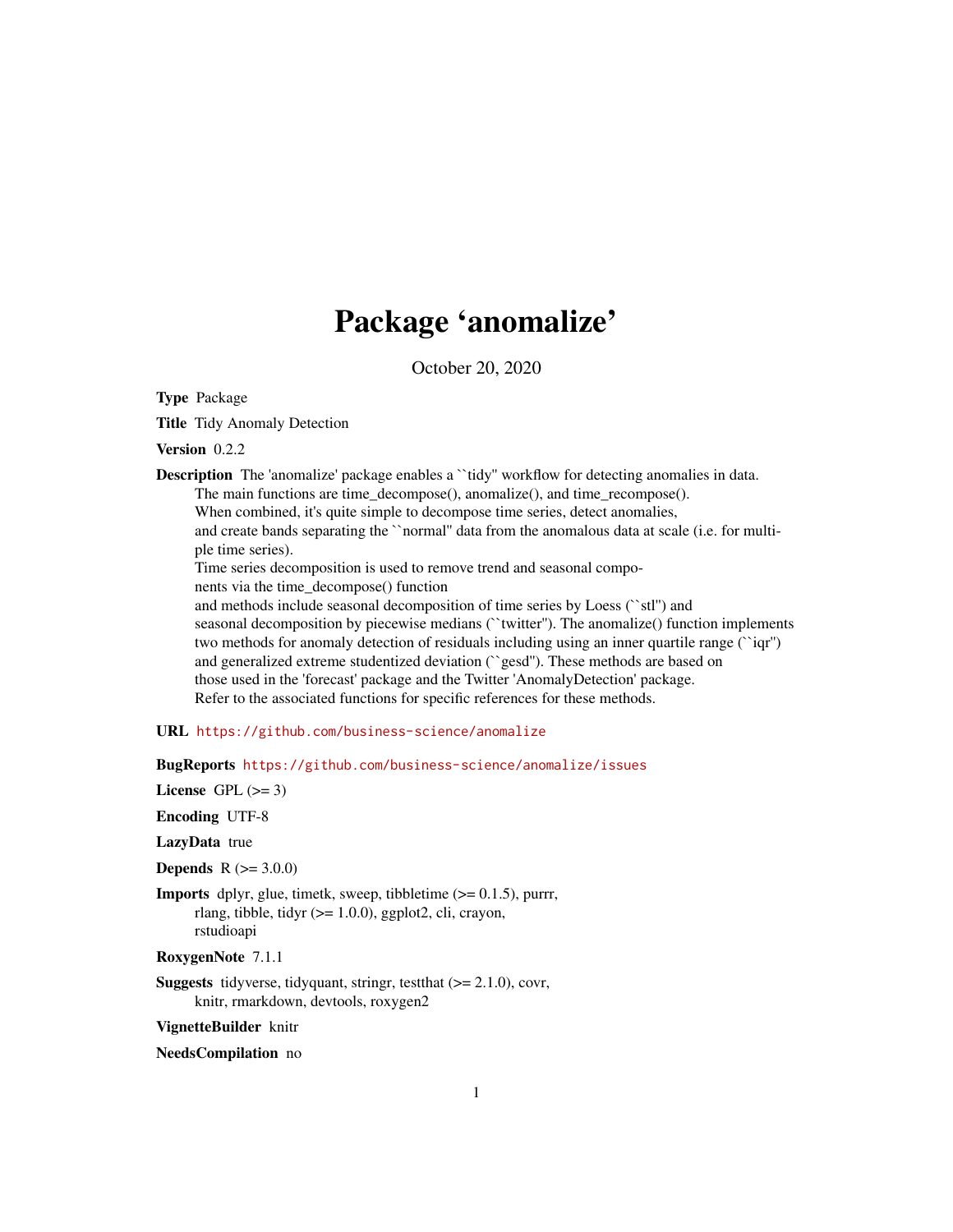#### <span id="page-1-0"></span>2 anomalize the contract of the contract of the contract of the contract of the contract of the contract of the contract of the contract of the contract of the contract of the contract of the contract of the contract of th

Author Matt Dancho [aut, cre], Davis Vaughan [aut]

Maintainer Matt Dancho <mdancho@business-science.io>

Repository CRAN

Date/Publication 2020-10-20 18:50:03 UTC

## R topics documented:

|       | anomalize_package $\dots \dots \dots \dots \dots \dots \dots \dots \dots \dots \dots \dots \dots \dots \dots$ | - 6 |
|-------|---------------------------------------------------------------------------------------------------------------|-----|
|       |                                                                                                               |     |
|       |                                                                                                               |     |
|       | plot anomalies $\ldots \ldots \ldots \ldots \ldots \ldots \ldots \ldots \ldots \ldots \ldots \ldots$          |     |
|       |                                                                                                               |     |
|       |                                                                                                               |     |
|       |                                                                                                               |     |
|       |                                                                                                               |     |
|       |                                                                                                               |     |
|       |                                                                                                               |     |
|       |                                                                                                               |     |
|       |                                                                                                               |     |
| Index |                                                                                                               |     |

<span id="page-1-1"></span>anomalize *Detect anomalies using the tidyverse*

#### Description

The anomalize() function is used to detect outliers in a distribution with no trend or seasonality present. It takes the output of [time\\_decompose\(\)](#page-15-1), which has be de-trended and applies anomaly detection methods to identify outliers.

#### Usage

```
anomalize(
  data,
  target,
  method = c("iqr", "gesd"),alpha = 0.05,
  max\_anoms = 0.2,
  verbose = FALSE
\mathcal{E}
```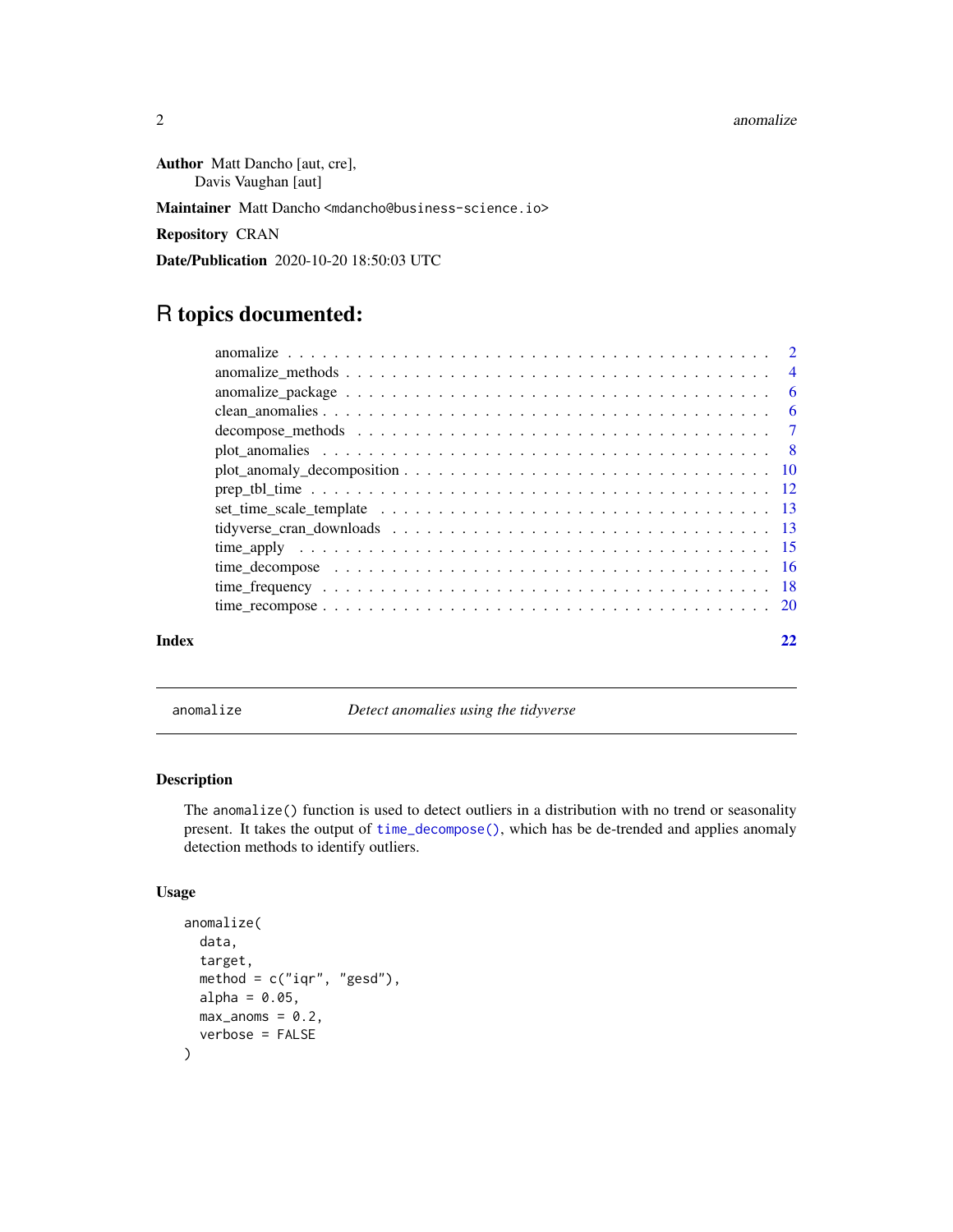#### anomalize 3

#### **Arguments**

| data      | A tibble or tbl_time object.                                                                                                                                                                                                                                 |
|-----------|--------------------------------------------------------------------------------------------------------------------------------------------------------------------------------------------------------------------------------------------------------------|
| target    | A column to apply the function to                                                                                                                                                                                                                            |
| method    | The anomaly detection method. One of "iqr" or "gesd". The IQR method is<br>faster at the expense of possibly not being quite as accurate. The GESD method<br>has the best properties for outlier detection, but is loop-based and therefore a bit<br>slower. |
| alpha     | Controls the width of the "normal" range. Lower values are more conservative<br>while higher values are less prone to incorrectly classifying "normal" observa-<br>tions.                                                                                    |
| max_anoms | The maximum percent of anomalies permitted to be identified.                                                                                                                                                                                                 |
| verbose   | A boolean. If TRUE, will return a list containing useful information about the<br>anomalies. If FALSE, just returns the data expanded with the anomalies and the<br>lower $(11)$ and upper $(12)$ bounds.                                                    |

#### Details

The return has three columns: "remainder\_l1" (lower limit for anomalies), "remainder\_l2" (upper limit for anomalies), and "anomaly" (Yes/No).

Use [time\\_decompose\(\)](#page-15-1) to decompose a time series prior to performing anomaly detection with anomalize(). Typically, anomalize() is performed on the "remainder" of the time series decomposition.

For non-time series data (data without trend), the anomalize() function can be used without time series decomposition.

The anomalize() function uses two methods for outlier detection each with benefits.

#### IQR:

The IQR Method uses an innerquartile range of 25% and 75% to establish a baseline distribution around the median. With the default alpha  $= 0.05$ , the limits are established by expanding the 25/75 baseline by an IQR Factor of 3 (3X). The IQR Factor = 0.15 / alpha (hense 3X with alpha = 0.05). To increase the IQR Factor controling the limits, decrease the alpha, which makes it more difficult to be an outlier. Increase alpha to make it easier to be an outlier.

The IQR method is used in [forecast::tsoutliers\(\)](https://github.com/robjhyndman/forecast).

#### GESD:

The GESD Method (Generlized Extreme Studentized Deviate Test) progressively eliminates outliers using a Student's T-Test comparing the test statistic to a critical value. Each time an outlier is removed, the test statistic is updated. Once test statistic drops below the critical value, all outliers are considered removed. Because this method involves continuous updating via a loop, it is slower than the IQR method. However, it tends to be the best performing method for outlier removal.

The GESD method is used in [AnomalyDection::AnomalyDetectionTs\(\)](https://github.com/twitter/AnomalyDetection).

#### Value

Returns a tibble / tbl\_time object or list depending on the value of verbose.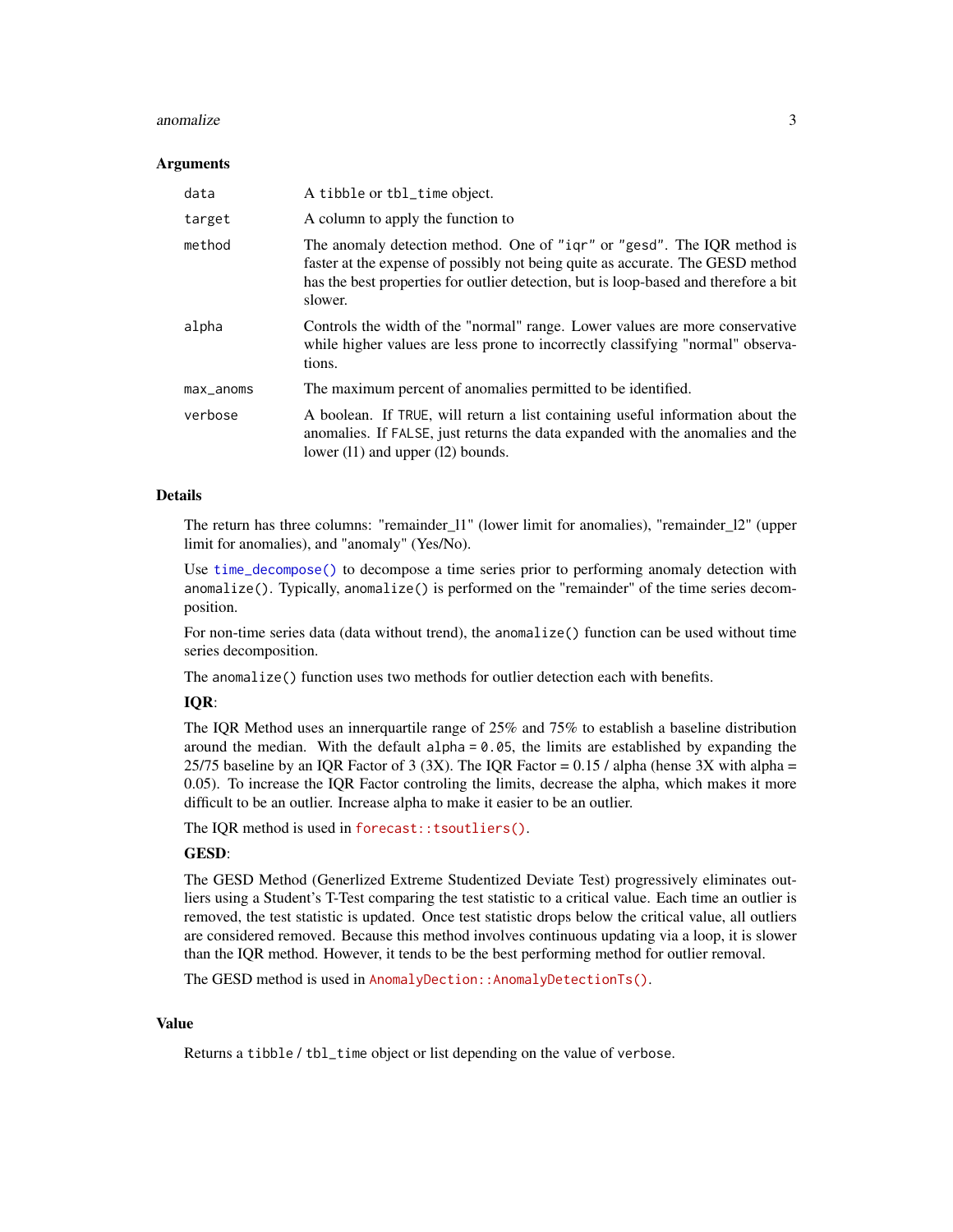#### <span id="page-3-0"></span>References

- 1. [How to correct outliers once detected for time series data forecasting? Cross Validated,](https://stats.stackexchange.com/questions/69874/how-to-correct-outliers-once-detected-for-time-series-data-forecasting) [https://stats.stackexchange.com](https://stats.stackexchange.com/questions/69874/how-to-correct-outliers-once-detected-for-time-series-data-forecasting)
- 2. [Cross Validated: Simple algorithm for online outlier detection of a generic time series. Cross](https://stats.stackexchange.com/questions/1142/simple-algorithm-for-online-outlier-detection-of-a-generic-time-series?) [Validated, https://stats.stackexchange.com](https://stats.stackexchange.com/questions/1142/simple-algorithm-for-online-outlier-detection-of-a-generic-time-series?)
- 3. [Owen S. Vallis, Jordan Hochenbaum and Arun Kejariwal \(2014\). A Novel Technique for](https://www.usenix.org/system/files/conference/hotcloud14/hotcloud14-vallis.pdf) [Long-Term Anomaly Detection in the Cloud. Twitter Inc.](https://www.usenix.org/system/files/conference/hotcloud14/hotcloud14-vallis.pdf)
- 4. [Owen S. Vallis, Jordan Hochenbaum and Arun Kejariwal \(2014\). AnomalyDetection: Anomaly](https://github.com/twitter/AnomalyDetection) [Detection Using Seasonal Hybrid Extreme Studentized Deviate Test. R package version 1.0.](https://github.com/twitter/AnomalyDetection)
- 5. [Alex T.C. Lau \(November/December 2015\). GESD A Robust and Effective Technique for](https://www.astm.org/standardization-news/images/nd15/nd15_datapoints.pdf) [Dealing with Multiple Outliers. ASTM Standardization News. www.astm.org/sn](https://www.astm.org/standardization-news/images/nd15/nd15_datapoints.pdf)

#### See Also

Anomaly Detection Methods (Powers anomalize)

- $iqr()$
- [gesd\(\)](#page-3-1)

Time Series Anomaly Detection Functions (anomaly detection workflow):

- [time\\_decompose\(\)](#page-15-1)
- [time\\_recompose\(\)](#page-19-1)

#### Examples

```
library(dplyr)
```

```
# Needed to pass CRAN check / This is loaded by default
set_time_scale_template(time_scale_template())
```
data(tidyverse\_cran\_downloads)

```
tidyverse_cran_downloads %>%
   time_decompose(count, method = "stl") %>%
   anomalize(remainder, method = "iqr")
```
anomalize\_methods *Methods that power anomalize()*

#### <span id="page-3-1"></span>Description

Methods that power anomalize()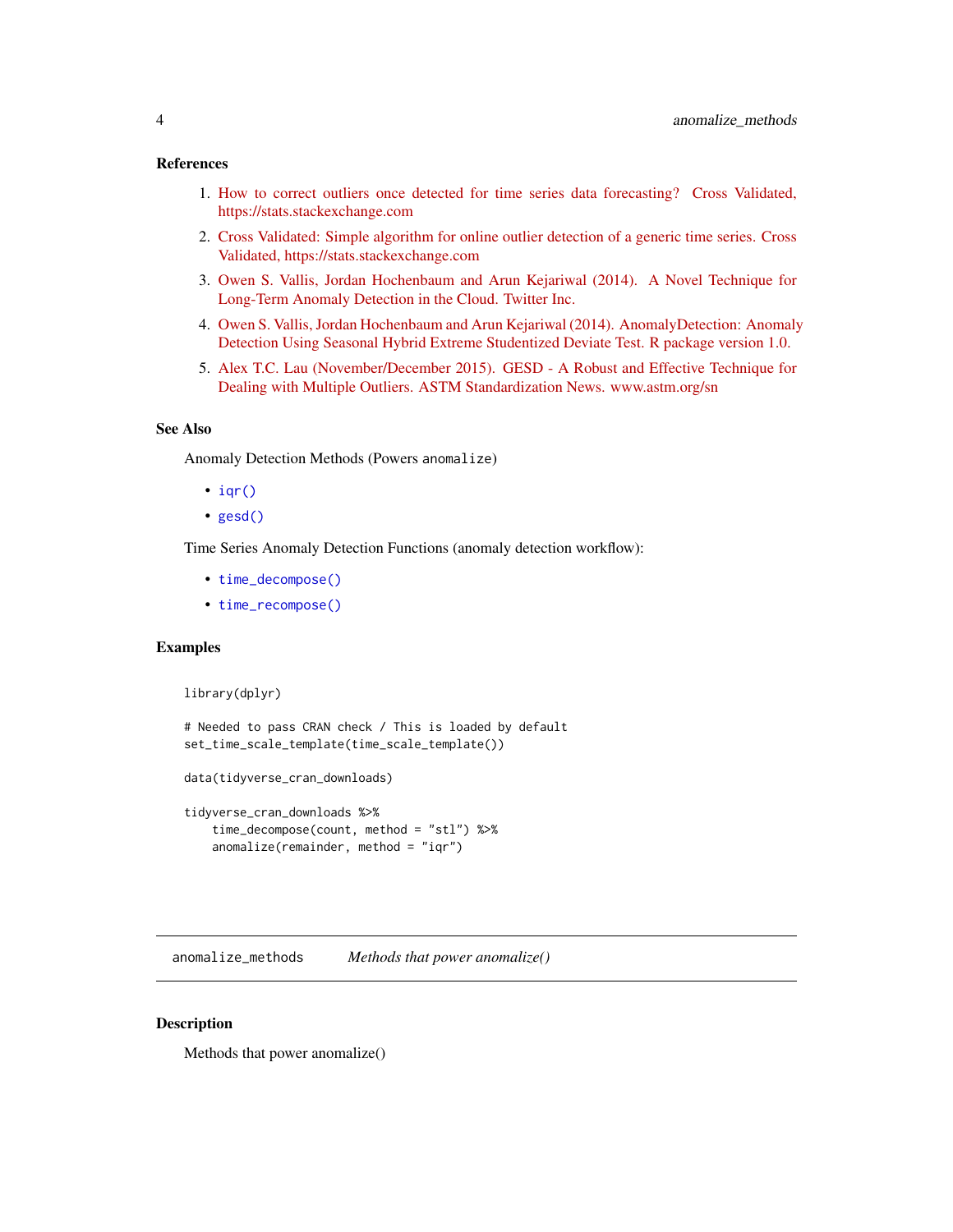#### <span id="page-4-0"></span>Usage

```
iqr(x, alpha = 0.05, max_{anoms} = 0.2, verbose = FALSE)\text{gsd}(x, \text{ alpha} = 0.05, \text{ max} = 0.2, \text{ verbose} = \text{FALSE})
```
#### Arguments

| $\mathsf{x}$ | A vector of numeric data.                                                                                                                                                 |
|--------------|---------------------------------------------------------------------------------------------------------------------------------------------------------------------------|
| alpha        | Controls the width of the "normal" range. Lower values are more conservative<br>while higher values are less prone to incorrectly classifying "normal" observa-<br>tions. |
| $max_$ anoms | The maximum percent of anomalies permitted to be identified.                                                                                                              |
| verbose      | A boolean. If TRUE, will return a list containing useful information about the<br>anomalies. If FALSE, just returns a vector of "Yes" / "No" values.                      |

#### Value

Returns character vector or list depending on the value of verbose.

#### References

- The IQR method is used in [forecast::tsoutliers\(\)](https://github.com/robjhyndman/forecast/blob/master/R/clean.R)
- The GESD method is used in Twitter's [AnomalyDetection](https://github.com/twitter/AnomalyDetection) package and is also available as a function in [@raunakms's GESD method](https://github.com/raunakms/GESD/blob/master/runGESD.R)

#### See Also

[anomalize\(\)](#page-1-1)

#### Examples

```
set.seed(100)
x < - rnorm(100)
idx_outliers <- sample(100, size = 5)
x[idx_outliers] <- x[idx_outliers] + 10
iqr(x, alpha = 0.05, max\_anoms = 0.2)iqr(x, alpha = 0.05, max_{anoms} = 0.2, verbose = TRUE)\text{gesd}(x, \text{ alpha} = 0.05, \text{ max} anoms = 0.2)
\text{gesd}(x, \text{ alpha} = 0.05, \text{ max} = 0.2, \text{ verbose} = \text{TRUE})
```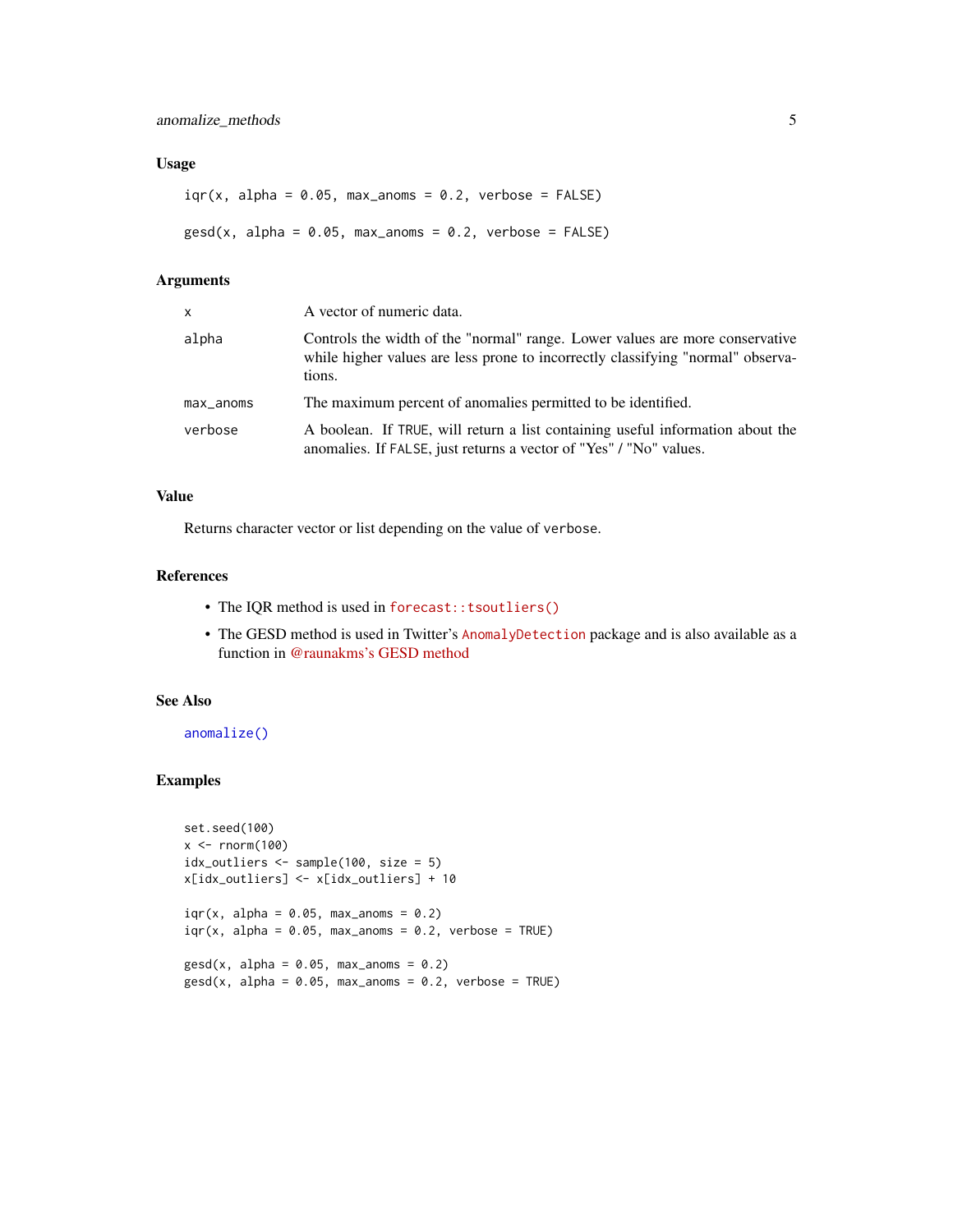<span id="page-5-0"></span>

#### **Description**

The 'anomalize' package enables a "tidy" workflow for detecting anomalies in data. The main functions are time\_decompose(), anomalize(), and time\_recompose(). When combined, it's quite simple to decompose time series, detect anomalies, and create bands separating the "normal" data from the anomalous data at scale (i.e. for multiple time series). Time series decomposition is used to remove trend and seasonal components via the time\_decompose() function and methods include seasonal decomposition of time series by Loess and seasonal decomposition by piecewise medians. The anomalize() function implements two methods for anomaly detection of residuals including using an inner quartile range and generalized extreme studentized deviation. These methods are based on those used in the forecast package and the Twitter AnomalyDetection package. Refer to the associated functions for specific references for these methods.

#### Details

To learn more about anomalize, start with the vignettes: browseVignettes(package = "anomalize")

clean\_anomalies *Clean anomalies from anomalized data*

#### **Description**

Clean anomalies from anomalized data

#### Usage

```
clean_anomalies(data)
```
#### Arguments

data A tibble or tbl\_time object.

#### Details

The clean\_anomalies() function is used to replace outliers with the seasonal and trend component. This is often desirable when forecasting with noisy time series data to improve trend detection.

To clean anomalies, the input data must be detrended with time\_decompose() and anomalized with anomalize(). The data can also be recomposed with time\_recompose().

#### Value

Returns a tibble / tbl\_time object with a new column "observed\_cleaned".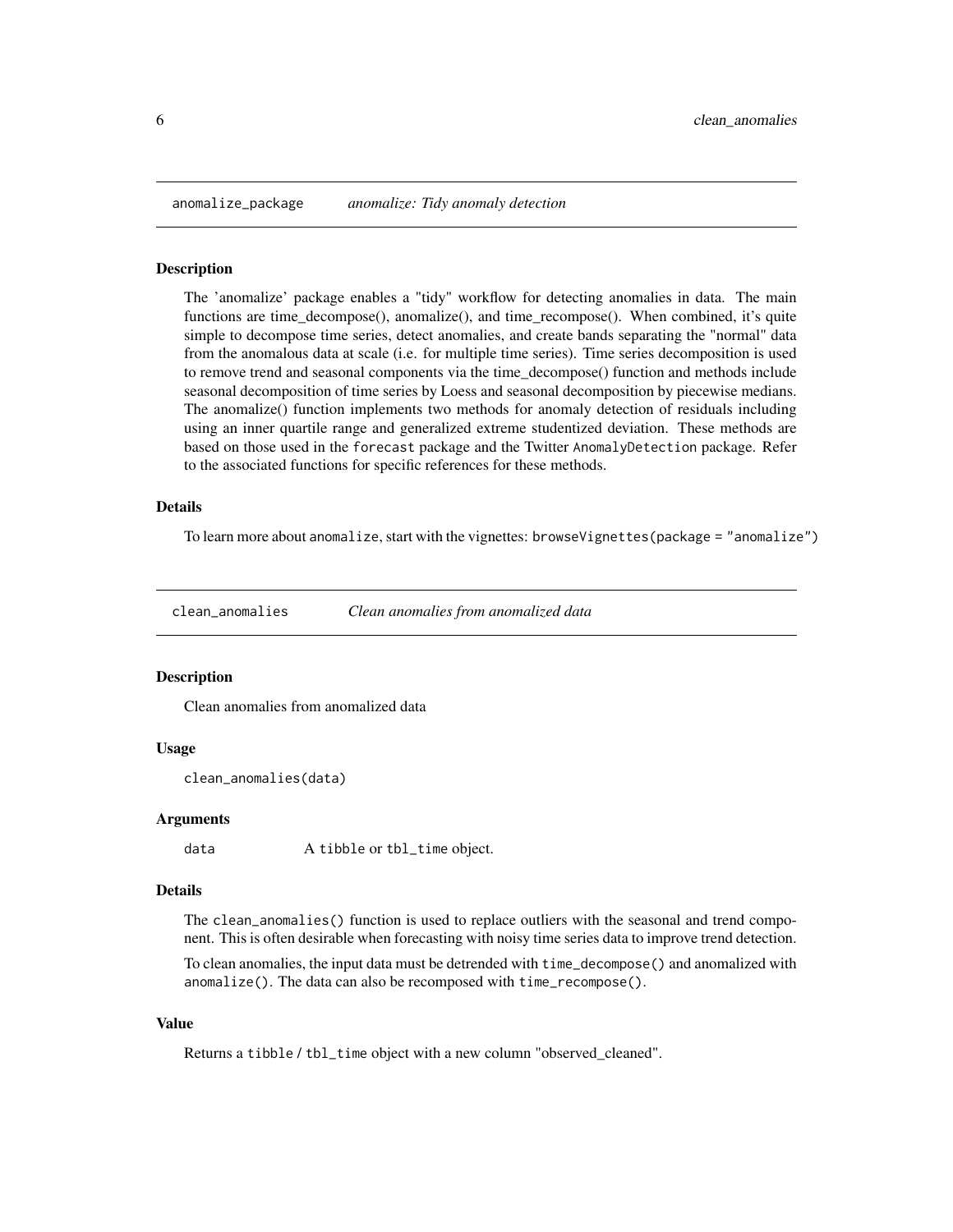#### <span id="page-6-0"></span>See Also

Time Series Anomaly Detection Functions (anomaly detection workflow):

- [time\\_decompose\(\)](#page-15-1)
- [anomalize\(\)](#page-1-1)
- [time\\_recompose\(\)](#page-19-1)

#### Examples

```
library(dplyr)
```

```
# Needed to pass CRAN check / This is loaded by default
set_time_scale_template(time_scale_template())
```

```
data(tidyverse_cran_downloads)
```

```
tidyverse_cran_downloads %>%
    time_decompose(count, method = "stl") %>%
   anomalize(remainder, method = "iqr") %>%
   clean_anomalies()
```
decompose\_methods *Methods that power time\_decompose()*

#### <span id="page-6-1"></span>Description

Methods that power time\_decompose()

#### Usage

```
decompose_twitter(
  data,
  target,
  frequency = "auto",
  trend = "auto",message = TRUE
)
```
decompose\_stl(data, target, frequency = "auto", trend = "auto", message = TRUE)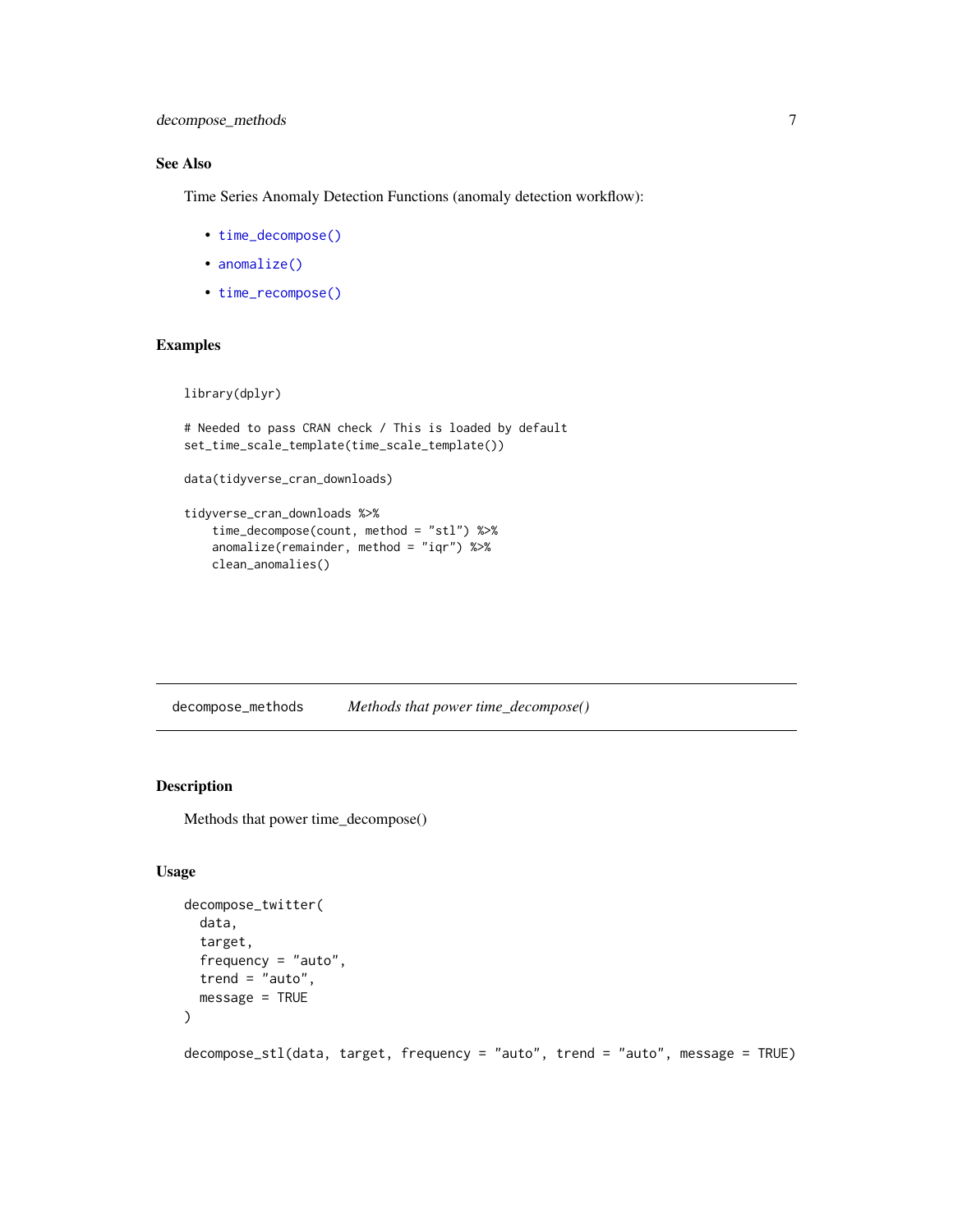#### <span id="page-7-0"></span>Arguments

| data      | A tibble or tbl_time object.                                                                                                                                                                                                                                                  |
|-----------|-------------------------------------------------------------------------------------------------------------------------------------------------------------------------------------------------------------------------------------------------------------------------------|
| target    | A column to apply the function to                                                                                                                                                                                                                                             |
| frequency | Controls the seasonal adjustment (removal of seasonality). Input can be either<br>"auto", a time-based definition (e.g. "2 weeks"), or a numeric number of obser-<br>vations per frequency (e.g. 10). Refer to time_frequency().                                              |
| trend     | Controls the trend component For stl, the trend controls the sensitivity of the<br>lowess smoother, which is used to remove the remainder. For twitter, the trend<br>controls the period width of the median, which are used to remove the trend and<br>center the remainder. |
| message   | A boolean. If TRUE, will output information related to tbl_time conversions,<br>frequencies, and trend / median spans (if applicable).                                                                                                                                        |

#### Value

A tbl\_time object containing the time series decomposition.

#### References

• The "twitter" method is used in Twitter's [AnomalyDetection](https://github.com/twitter/AnomalyDetection) package

#### See Also

[time\\_decompose\(\)](#page-15-1)

### Examples

```
library(dplyr)
```

```
tidyverse_cran_downloads %>%
   ungroup() %>%
   filter(package == "tidyquant") %>%
   decompose_stl(count)
```
<span id="page-7-1"></span>plot\_anomalies *Visualize the anomalies in one or multiple time series*

#### Description

Visualize the anomalies in one or multiple time series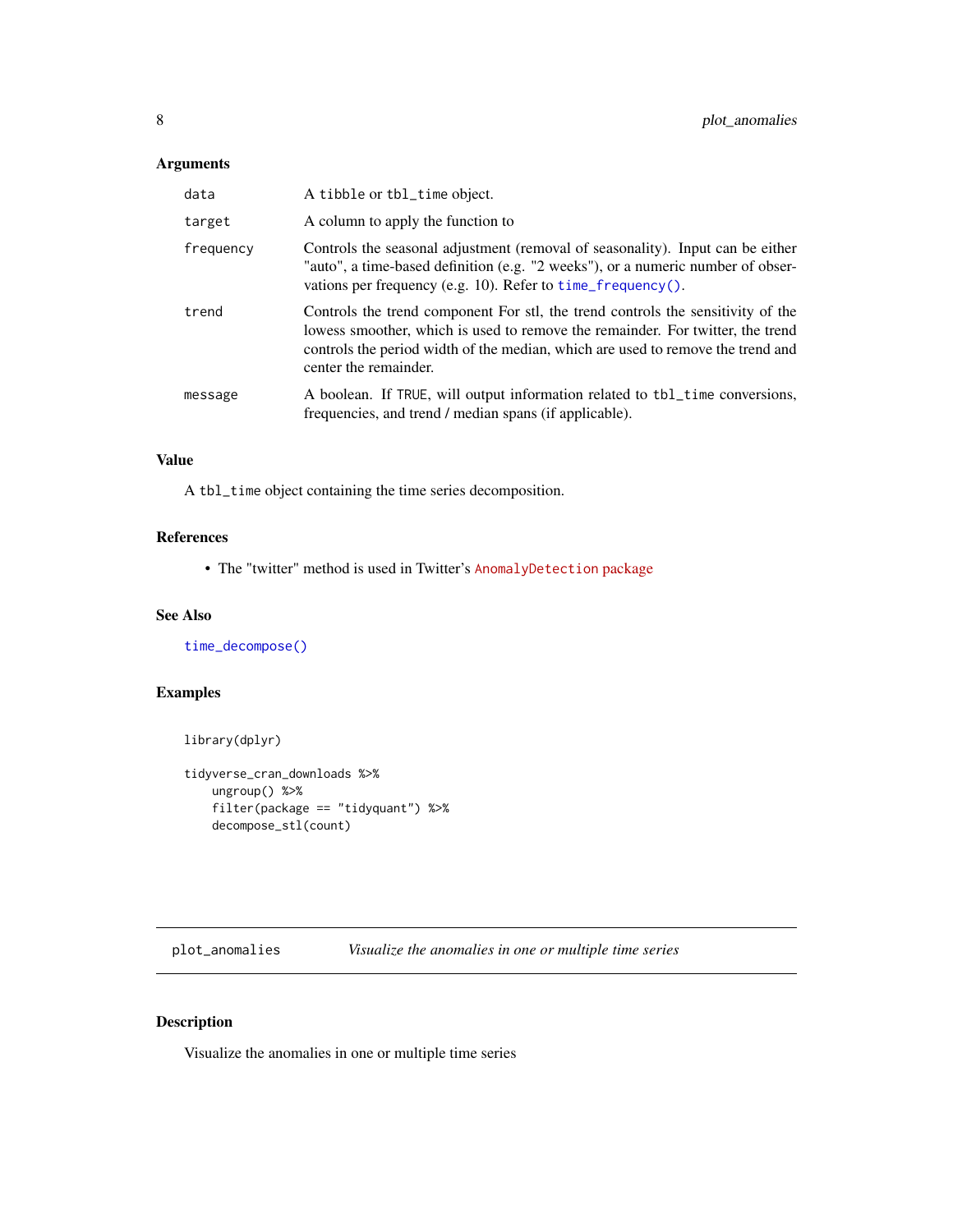#### <span id="page-8-0"></span>plot\_anomalies 9

#### Usage

```
plot_anomalies(
  data,
  time_recomposed = FALSE,
 ncol = 1,
  color_{no} = "#2c3e50",color_yes = "#e31a1c",
  fill_ribbon = "grey70",
  alpha_dots = 1,alpha_circles = 1,
  alpha_ribbon = 1,
  size\_dots = 1.5,
  size_circles = 4
\mathcal{L}
```
#### Arguments

| data            | A tibble or tbl_time object.                                                                                              |  |
|-----------------|---------------------------------------------------------------------------------------------------------------------------|--|
| time_recomposed |                                                                                                                           |  |
|                 | A boolean. If TRUE, will use the time_recompose() bands to place bands as<br>approximate limits around the "normal" data. |  |
| ncol            | Number of columns to display. Set to 1 for single column by default.                                                      |  |
| color_no        | Color for non-anomalous data.                                                                                             |  |
| color_yes       | Color for anomalous data.                                                                                                 |  |
| fill_ribbon     | Fill color for the time_recomposed ribbon.                                                                                |  |
| alpha_dots      | Controls the transparency of the dots. Reduce when too many dots on the screen.                                           |  |
| alpha_circles   | Controls the transparency of the circles that identify anomalies.                                                         |  |
| alpha_ribbon    | Controls the transparency of the time_recomposed ribbon.                                                                  |  |
| size dots       | Controls the size of the dots.                                                                                            |  |
| size_circles    | Controls the size of the circles that identify anomalies.                                                                 |  |

### Details

Plotting function for visualizing anomalies on one or more time series. Multiple time series must be grouped using dplyr::group\_by().

#### Value

Returns a ggplot object.

#### See Also

[plot\\_anomaly\\_decomposition\(\)](#page-9-1)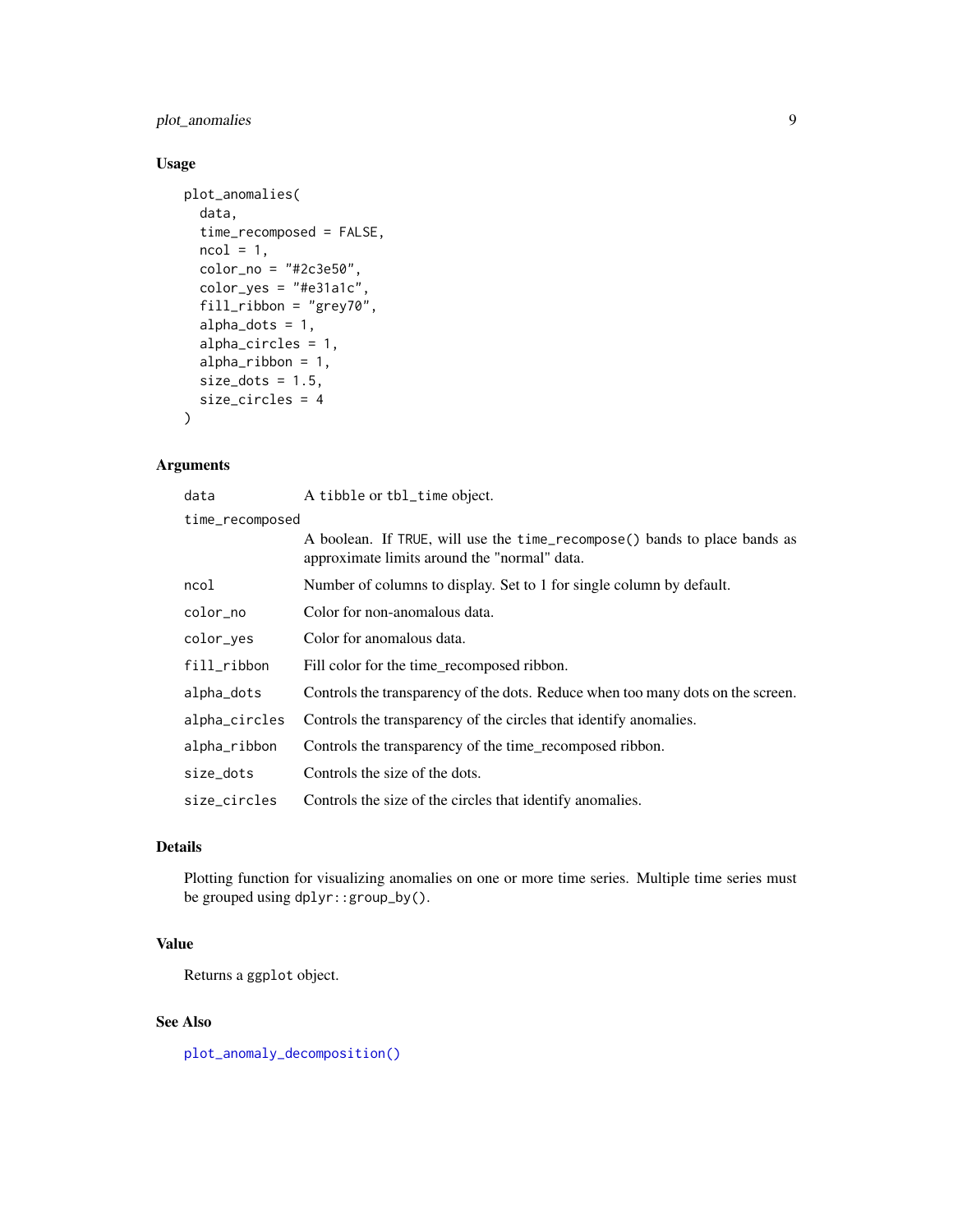#### Examples

```
library(dplyr)
library(ggplot2)
data(tidyverse_cran_downloads)
#### SINGLE TIME SERIES ####
tidyverse_cran_downloads %>%
   filter(package == "tidyquant") %>%
   ungroup() %>%
   time_decompose(count, method = "stl") %>%
   anomalize(remainder, method = "iqr") %>%
   time_recompose() %>%
   plot_anomalies(time_recomposed = TRUE)
#### MULTIPLE TIME SERIES ####
tidyverse_cran_downloads %>%
    time_decompose(count, method = "stl") %>%
    anomalize(remainder, method = "iqr") %>%
    time_recompose() %>%
   plot_anomalies(time_recomposed = TRUE, ncol = 3)
```
<span id="page-9-1"></span>plot\_anomaly\_decomposition

*Visualize the time series decomposition with anomalies shown*

#### Description

Visualize the time series decomposition with anomalies shown

#### Usage

```
plot_anomaly_decomposition(
  data,
  ncol = 1,
  color_{no} = "#2c3e50",color_yes = "#e31a1c",
  alpha\_dots = 1,
  alpha_circles = 1,
  size\_dots = 1.5,
  size_circles = 4,
  strip.position = "right"
)
```
<span id="page-9-0"></span>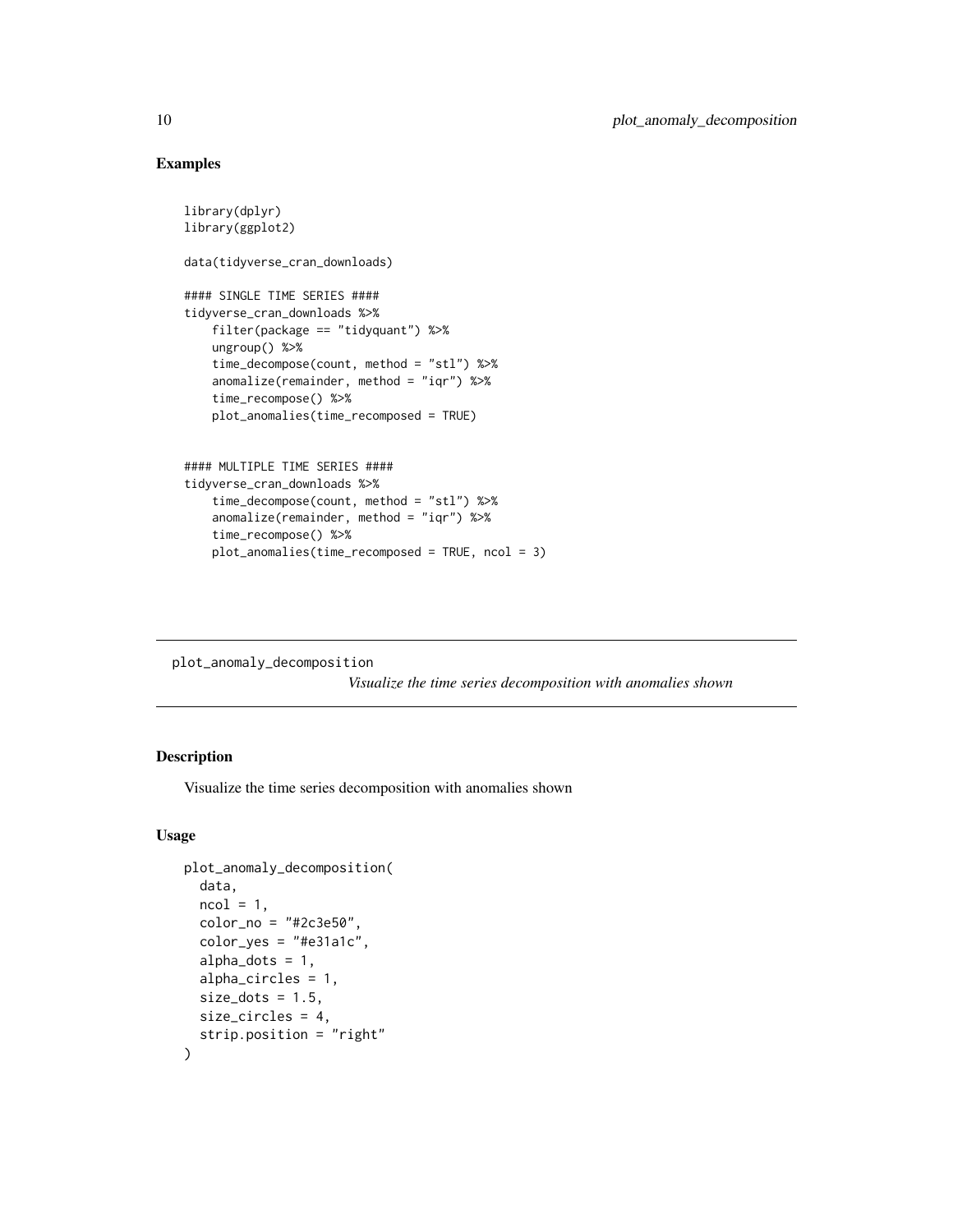#### <span id="page-10-0"></span>Arguments

| data          | A tibble or tbl_time object.                                                                                     |
|---------------|------------------------------------------------------------------------------------------------------------------|
| ncol          | Number of columns to display. Set to 1 for single column by default.                                             |
| color_no      | Color for non-anomalous data.                                                                                    |
| color_ves     | Color for anomalous data.                                                                                        |
| alpha_dots    | Controls the transparency of the dots. Reduce when too many dots on the screen.                                  |
| alpha_circles | Controls the transparency of the circles that identify anomalies.                                                |
| size dots     | Controls the size of the dots.                                                                                   |
| size_circles  | Controls the size of the circles that identify anomalies.                                                        |
|               | strip. position Controls the placement of the strip that identifies the time series decomposition<br>components. |

#### Details

The first step in reviewing the anomaly detection process is to evaluate a single times series to observe how the algorithm is selecting anomalies. The plot\_anomaly\_decomposition() function is used to gain an understanding as to whether or not the method is detecting anomalies correctly and whether or not parameters such as decomposition method, anomalize method, alpha, frequency, and so on should be adjusted.

#### Value

Returns a ggplot object.

#### See Also

[plot\\_anomalies\(\)](#page-7-1)

#### Examples

```
library(dplyr)
library(ggplot2)
```
data(tidyverse\_cran\_downloads)

```
tidyverse_cran_downloads %>%
   filter(package == "tidyquant") %>%
   ungroup() %>%
    time_decompose(count, method = "stl") %>%
    anomalize(remainder, method = "iqr") %>%
   plot_anomaly_decomposition()
```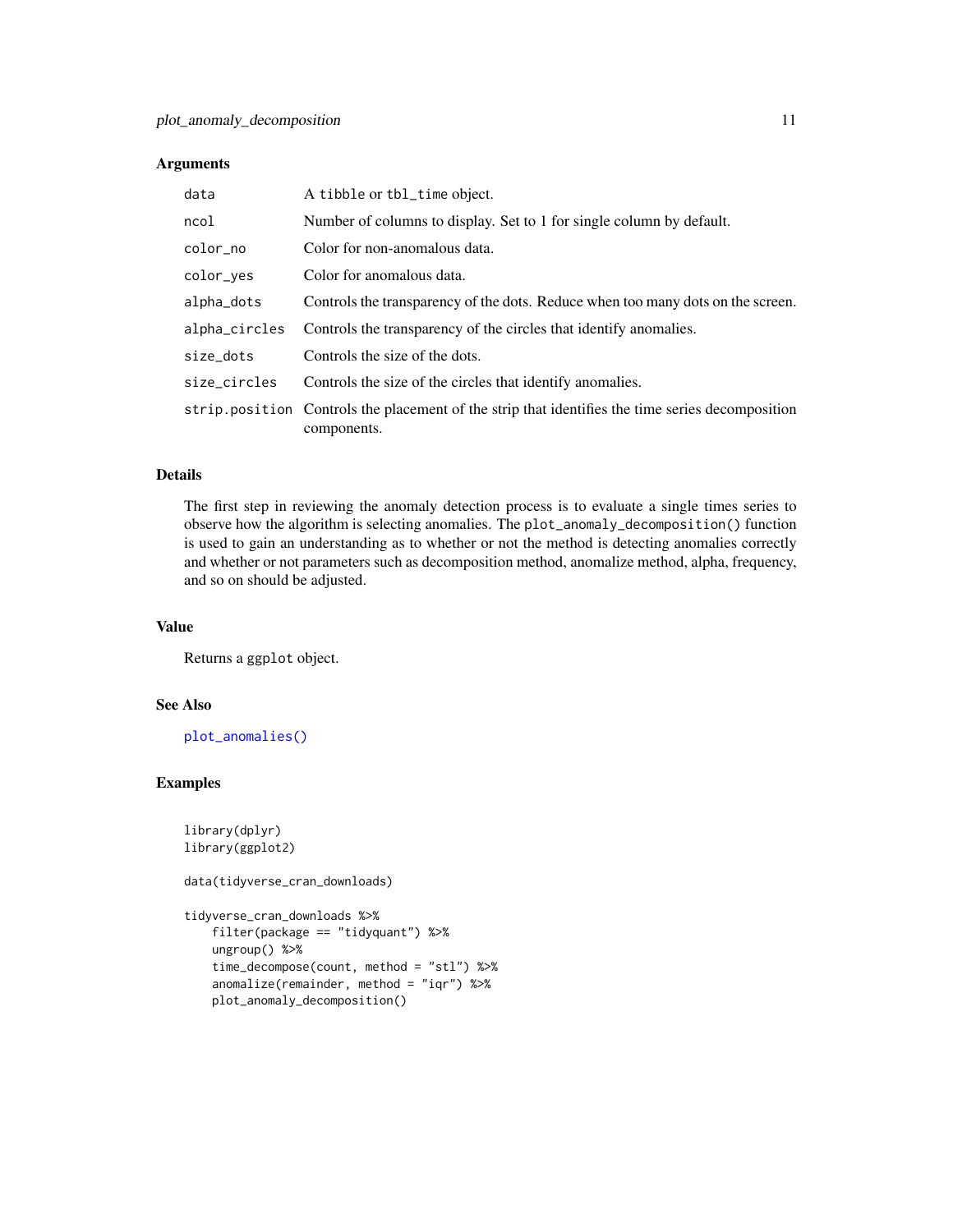<span id="page-11-0"></span>

#### Description

Automatically create tibbletime objects from tibbles

#### Usage

```
prep_tbl_time(data, message = FALSE)
```
#### Arguments

| data    | A tibble.                                                                                                                               |
|---------|-----------------------------------------------------------------------------------------------------------------------------------------|
| message | A boolean. If TRUE, returns a message indicating any conversion details impor-<br>tant to know during the conversion to tbl_time class. |

#### Details

Detects a date or datetime index column and automatically

#### Value

Returns a tibbletime object of class tbl\_time.

#### Examples

```
library(dplyr)
library(tibbletime)
data_tbl <- tibble(
    date = seq.Date(from = as.Date("2018-01-01"), by = "day", length.out = 10),
    value = rnorm(10)
    \mathcal{L}prep_tbl_time(data_tbl)
```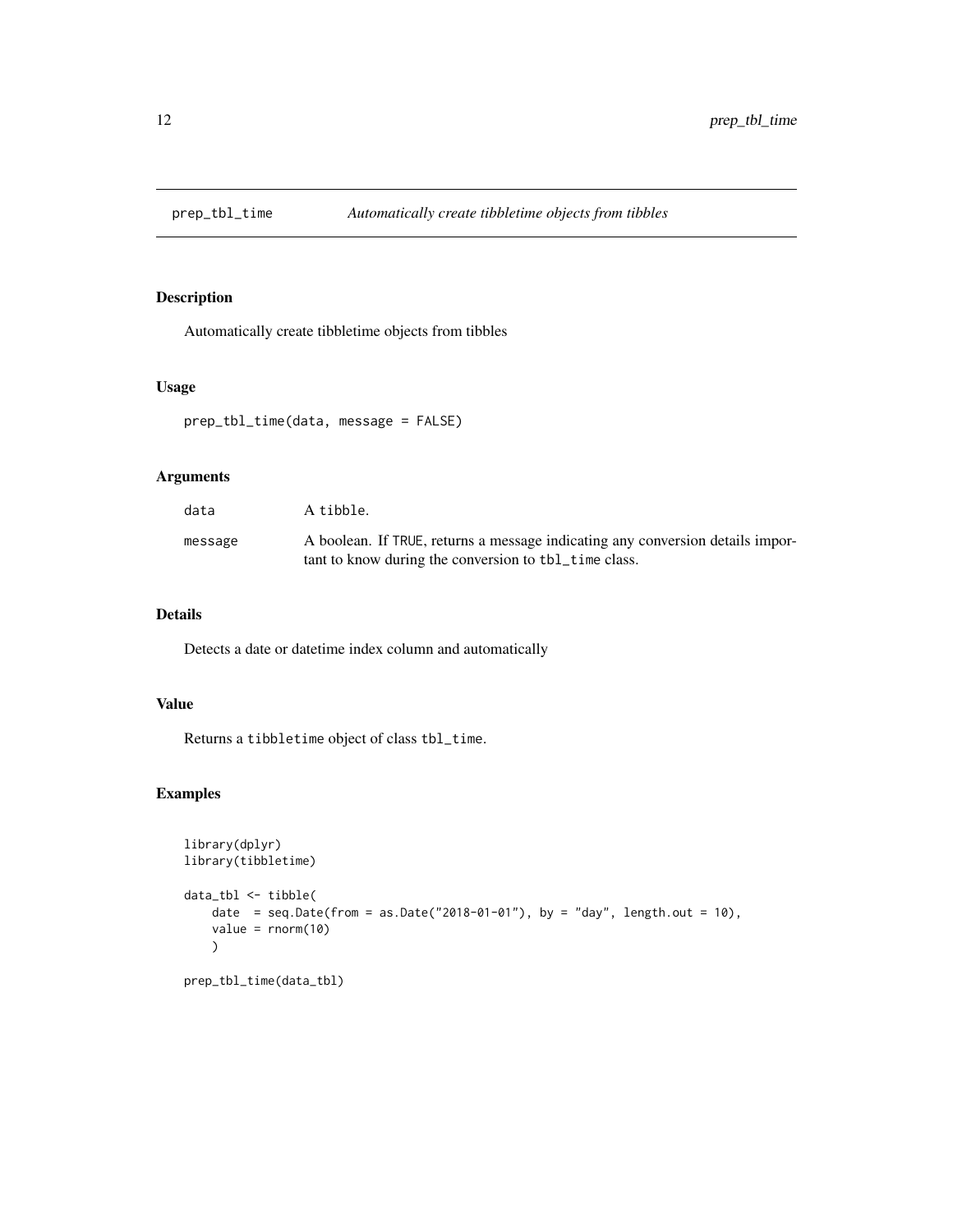<span id="page-12-0"></span>set\_time\_scale\_template

*Get and modify time scale template*

#### Description

Get and modify time scale template

#### Usage

set\_time\_scale\_template(data)

get\_time\_scale\_template()

time\_scale\_template()

#### Arguments

data A tibble with a "time\_scale", "frequency", and "trend" columns.

#### Details

Used to get and set the time scale template, which is used by time\_frequency() and time\_trend() when period = "auto".

#### See Also

[time\\_frequency\(\)](#page-17-1), [time\\_trend\(\)](#page-17-2)

#### Examples

get\_time\_scale\_template()

set\_time\_scale\_template(time\_scale\_template())

tidyverse\_cran\_downloads

*Downloads of various "tidyverse" packages from CRAN*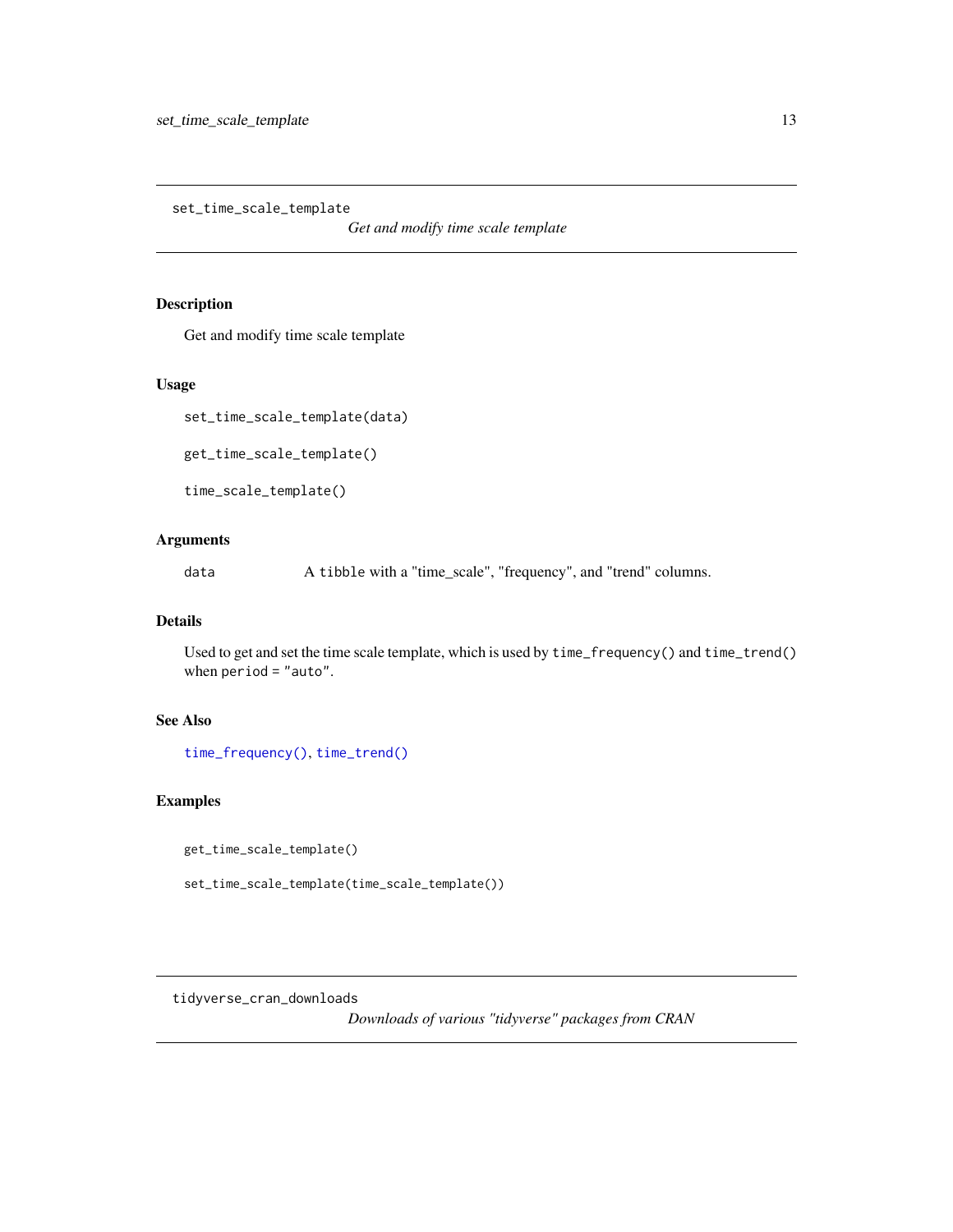#### Description

A dataset containing the daily download counts from 2017-01-01 to 2018-03-01 for the following tidyverse packages:

- tidyr
- lubridate
- dplyr
- broom
- tidyquant
- tidytext
- ggplot2
- purrr
- stringr
- forcats
- knitr
- readr
- tibble
- tidyverse

#### Usage

tidyverse\_cran\_downloads

#### Format

A grouped\_tbl\_time object with 6,375 rows and 3 variables:

date Date of the daily observation

count Number of downloads that day

package The package corresponding to the daily download number

#### Source

The package downloads come from CRAN by way of the cranlogs package.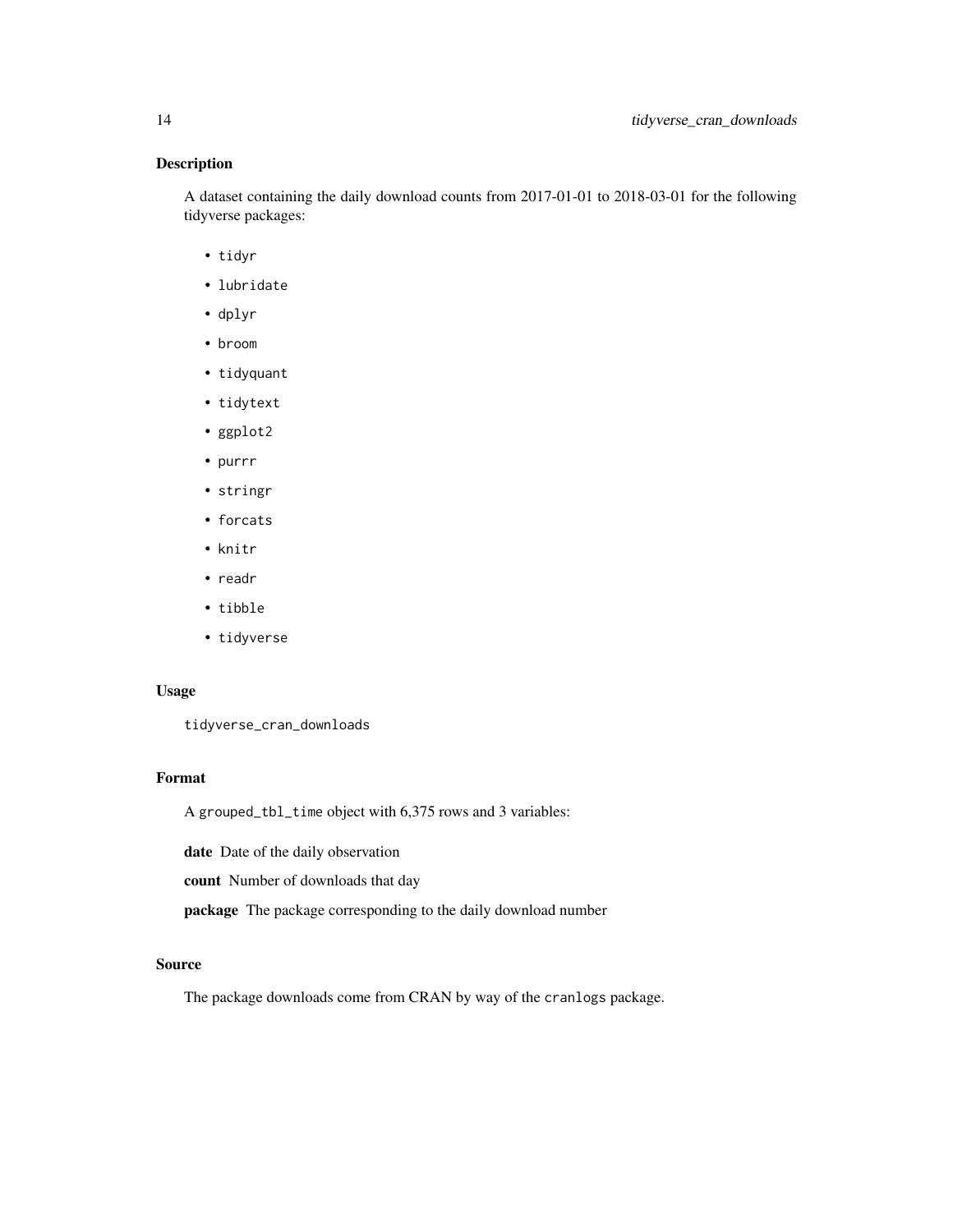<span id="page-14-0"></span>

#### Description

Apply a function to a time series by period

#### Usage

```
time_apply(
 data,
  target,
 period,
  .fun,
  ...,
  start_date = NULL,
 side = "end",clean = FALSE,
 message = TRUE
)
```
#### Arguments

| data       | A tibble with a date or date time index.                                                                                                                                         |
|------------|----------------------------------------------------------------------------------------------------------------------------------------------------------------------------------|
| target     | A column to apply the function to                                                                                                                                                |
| period     | A time-based definition (e.g. "2 weeks"). or a numeric number of observations<br>per frequency (e.g. 10). See tibbletime::collapse_by() for period notation.                     |
| . fun      | A function to apply (e.g. median)                                                                                                                                                |
| .          | Additional parameters passed to the function, . fun                                                                                                                              |
| start_date | Optional argument used to specify the start date for the first group. The default<br>is to start at the closest period boundary below the minimum date in the supplied<br>index. |
| side       | Whether to return the date at the beginning or the end of the new period. By<br>default, the "end" of the period. Use "start" to change to the start of the period.              |
| clean      | Whether or not to round the collapsed index up / down to the next period bound-<br>ary. The decision to round up / down is controlled by the side argument.                      |
| message    | A boolean. If message = TRUE, the frequency used is output along with the units<br>in the scale of the data.                                                                     |

#### Details

Uses a time-based period to apply functions to. This is useful in circumstances where you want to compare the observation values to aggregated values such as mean() or median() during a set time-based period. The returned output extends the length of the data frame so the differences can easily be computed.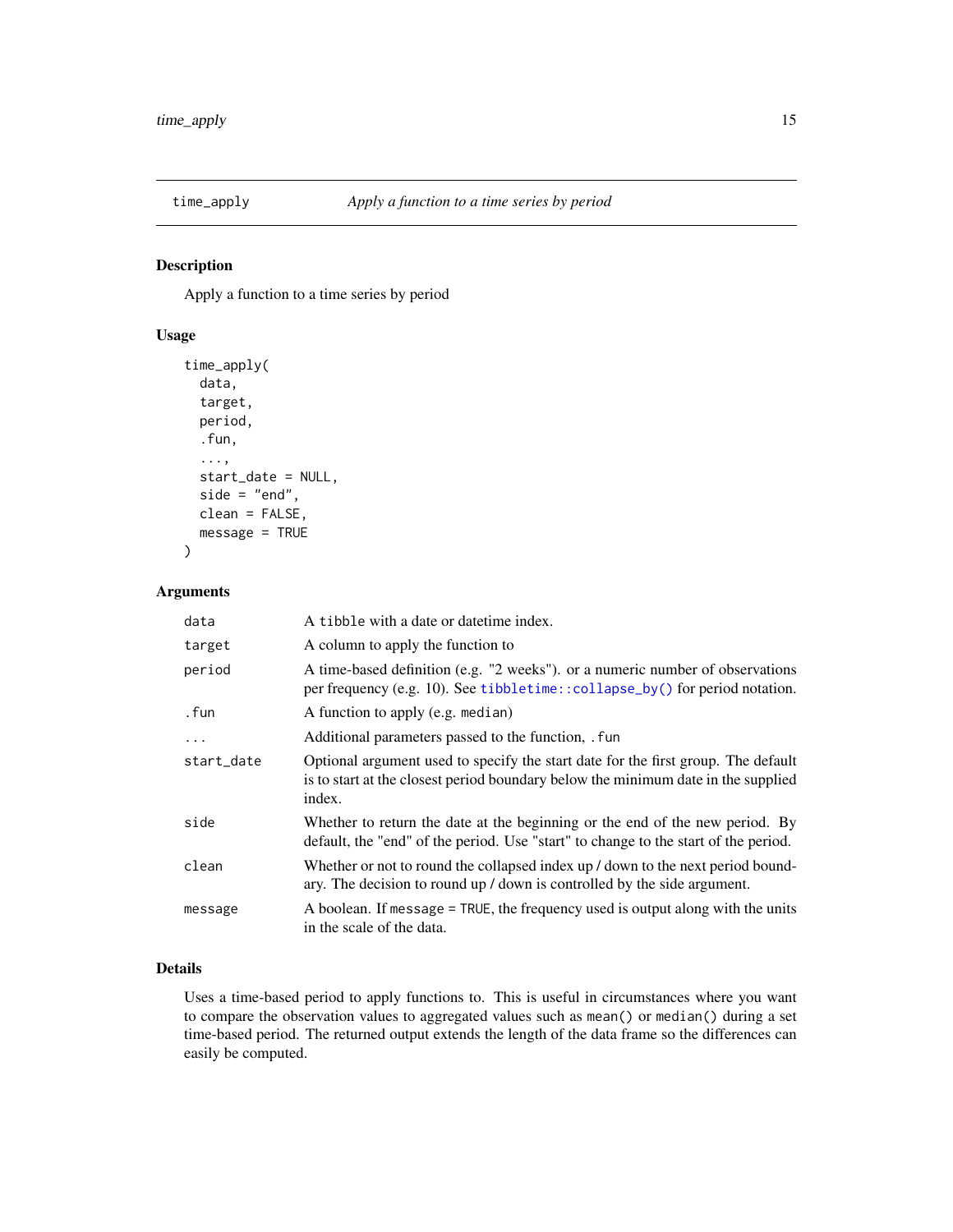### <span id="page-15-0"></span>Value

Returns a tibbletime object of class tbl\_time.

#### Examples

```
library(dplyr)
data(tidyverse_cran_downloads)
# Basic Usage
tidyverse_cran_downloads %>%
    time_apply(count, period = "1 week", .fun = mean, na.rm = TRUE)
```
<span id="page-15-1"></span>time\_decompose *Decompose a time series in preparation for anomaly detection*

#### Description

Decompose a time series in preparation for anomaly detection

#### Usage

```
time_decompose(
 data,
  target,
 method = c("stl", "twitter"),
 frequency = "auto",
  trend = "auto",
  ...,
 merge = FALSE,
 message = TRUE
)
```
#### Arguments

| data      | A tibble or tbl_time object.                                                                                                                                                                                                         |
|-----------|--------------------------------------------------------------------------------------------------------------------------------------------------------------------------------------------------------------------------------------|
| target    | A column to apply the function to                                                                                                                                                                                                    |
| method    | The time series decomposition method. One of "stl" or "twitter". The<br>STL method uses seasonal decomposition (see decompose_ $st1()$ ). The Twitter<br>method uses trend to remove the trend (see decompose_twitter()).            |
| frequency | Controls the seasonal adjustment (removal of seasonality). Input can be either<br>"auto", a time-based definition (e.g. "2 weeks"), or a numeric number of obser-<br>vations per frequency (e.g. 10). Refer to $time_f$ requency (). |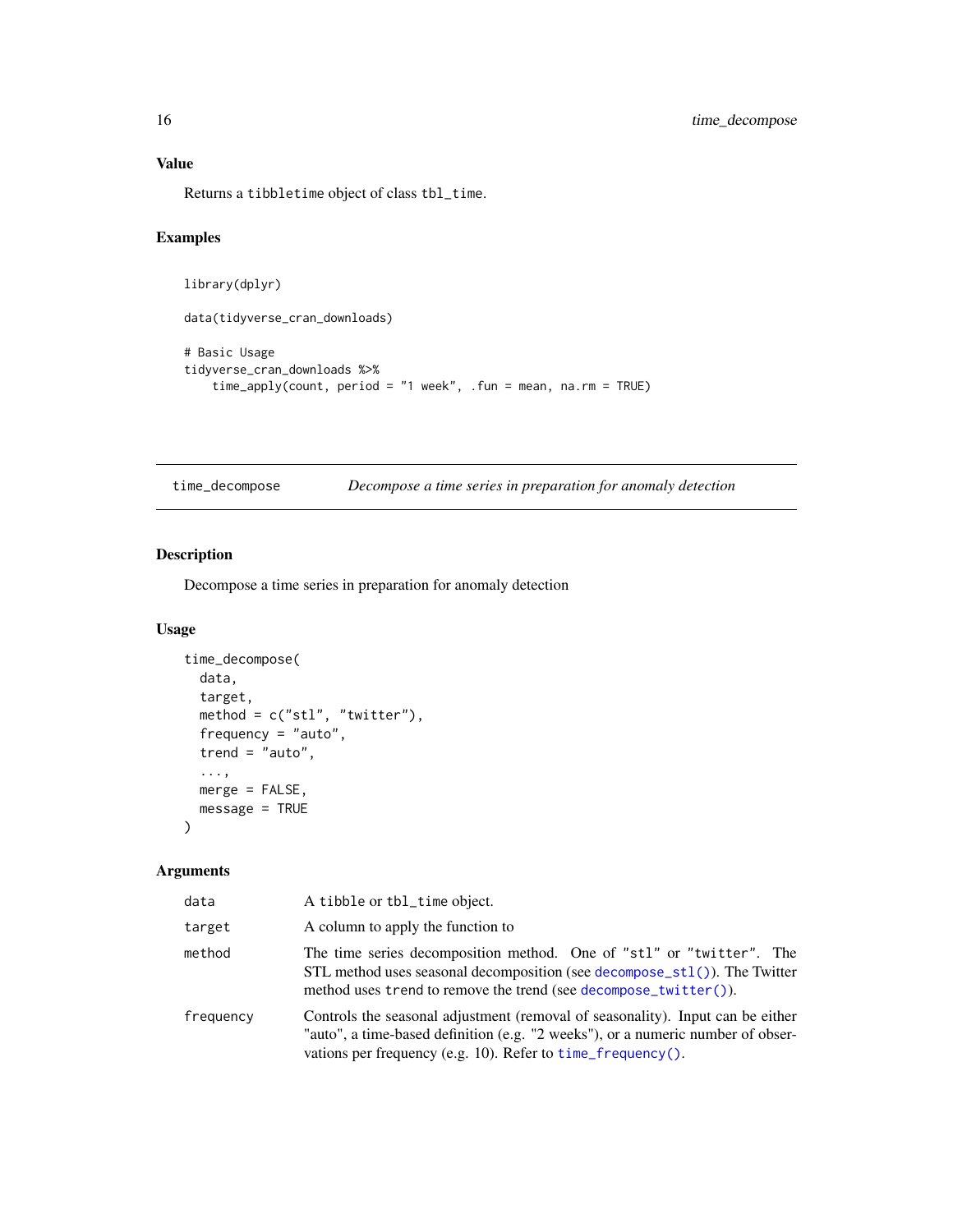#### <span id="page-16-0"></span>time\_decompose 17

| trend    | Controls the trend component For stl, the trend controls the sensitivity of the<br>lowess smoother, which is used to remove the remainder. For twitter, the trend<br>controls the period width of the median, which are used to remove the trend and |
|----------|------------------------------------------------------------------------------------------------------------------------------------------------------------------------------------------------------------------------------------------------------|
|          | center the remainder.                                                                                                                                                                                                                                |
| $\ddots$ | Additional parameters passed to the underlying method functions.                                                                                                                                                                                     |
| merge    | A boolean. FALSE by default. If TRUE, will append results to the original data.                                                                                                                                                                      |
| message  | A boolean. If TRUE, will output information related to tbl_time conversions,<br>frequencies, and trend / median spans (if applicable).                                                                                                               |

#### **Details**

The time\_decompose() function generates a time series decomposition on tbl\_time objects. The function is "tidy" in the sense that it works on data frames. It is designed to work with time-based data, and as such must have a column that contains date or datetime information. The function also works with grouped data. The function implements several methods of time series decomposition, each with benefits.

#### STL:

The STL method (method  $=$  "stl") implements time series decomposition using the underlying [decompose\\_stl\(\)](#page-6-1) function. If you are familiar with [stats::stl\(\)](#page-0-0), the function is a "tidy" version that is designed to work with tbl\_time objects. The decomposition separates the "season" and "trend" components from the "observed" values leaving the "remainder" for anomaly detection. The user can control two parameters: frequency and trend. The frequency parameter adjusts the "season" component that is removed from the "observed" values. The trend parameter adjusts the trend window (t.window parameter from  $st($ ) that is used. The user may supply both frequency and trend as time-based durations (e.g. "6 weeks") or numeric values (e.g. 180) or "auto", which predetermines the frequency and/or trend based on the scale of the time series.

#### Twitter:

The Twitter method (method = "twitter") implements time series decomposition using the methodology from the Twitter [AnomalyDetection](https://github.com/twitter/AnomalyDetection) package. The decomposition separates the "seasonal" component and then removes the median data, which is a different approach than the STL method for removing the trend. This approach works very well for low-growth + high seasonality data. STL may be a better approach when trend is a large factor. The user can control two parameters: frequency and trend. The frequency parameter adjusts the "season" component that is removed from the "observed" values. The trend parameter adjusts the period width of the median spans that are used. The user may supply both frequency and trend as time-based durations (e.g. "6 weeks") or numeric values (e.g. 180) or "auto", which predetermines the frequency and/or median spans based on the scale of the time series.

#### Value

Returns a tbl\_time object.

#### References

1. CLEVELAND, R. B., CLEVELAND, W. S., MCRAE, J. E., AND TERPENNING, I. STL: A Seasonal-Trend Decomposition Procedure Based on Loess. Journal of Official Statistics, Vol. 6, No. 1 (1990), pp. 3-73.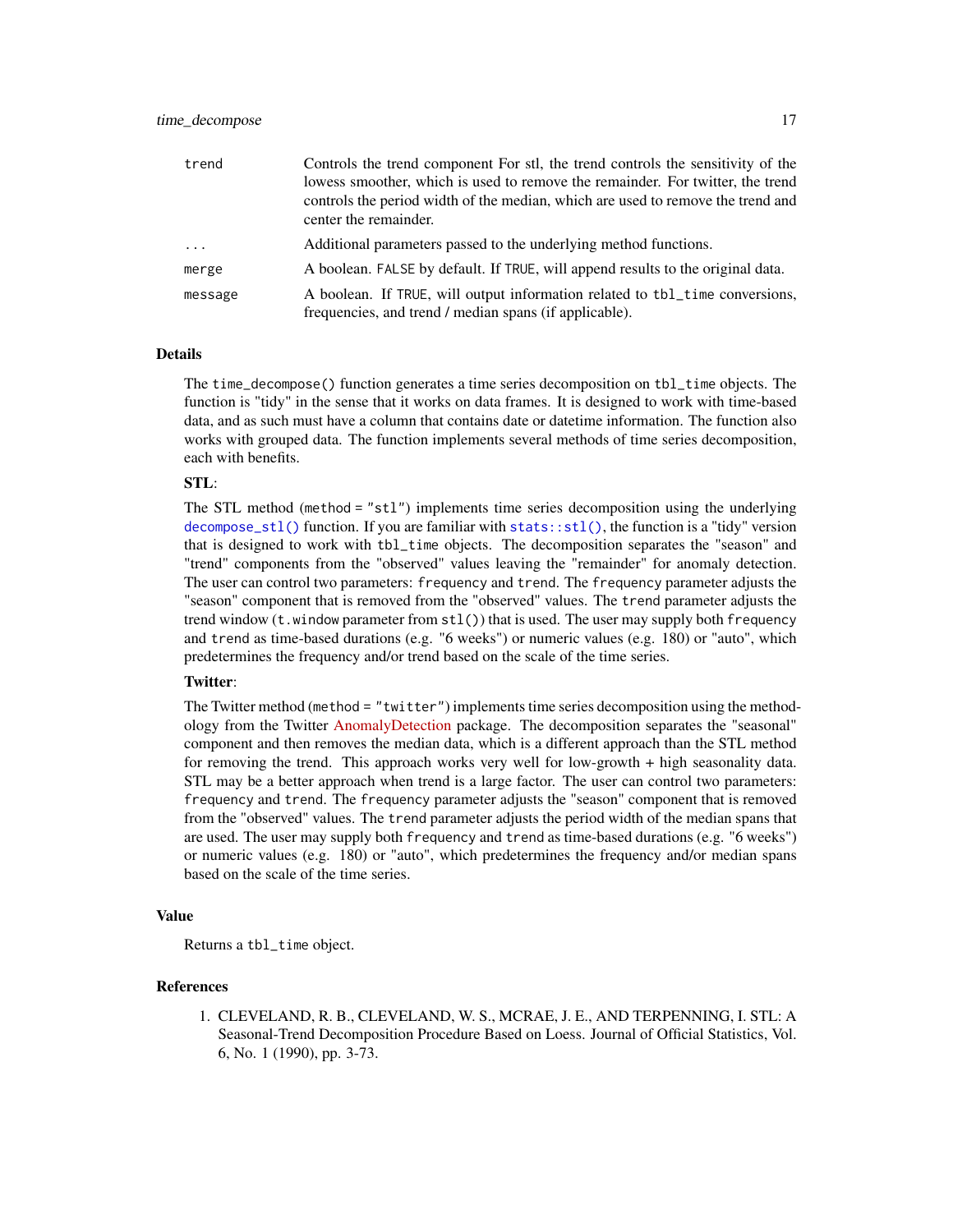- <span id="page-17-0"></span>2. [Owen S. Vallis, Jordan Hochenbaum and Arun Kejariwal \(2014\). A Novel Technique for](https://www.usenix.org/system/files/conference/hotcloud14/hotcloud14-vallis.pdf) [Long-Term Anomaly Detection in the Cloud. Twitter Inc.](https://www.usenix.org/system/files/conference/hotcloud14/hotcloud14-vallis.pdf)
- 3. [Owen S. Vallis, Jordan Hochenbaum and Arun Kejariwal \(2014\). AnomalyDetection: Anomaly](https://github.com/twitter/AnomalyDetection) [Detection Using Seasonal Hybrid Extreme Studentized Deviate Test. R package version 1.0.](https://github.com/twitter/AnomalyDetection)

#### See Also

Decomposition Methods (Powers time\_decompose)

- [decompose\\_stl\(\)](#page-6-1)
- [decompose\\_twitter\(\)](#page-6-1)

Time Series Anomaly Detection Functions (anomaly detection workflow):

- [anomalize\(\)](#page-1-1)
- [time\\_recompose\(\)](#page-19-1)

#### Examples

```
library(dplyr)
```

```
data(tidyverse_cran_downloads)
```

```
# Basic Usage
tidyverse_cran_downloads %>%
   time_decompose(count, method = "stl")
# twitter
tidyverse_cran_downloads %>%
   time_decompose(count,
                method = "twitter",
                 frequency = "1 week",
                 trend = "2 months",merge = TRUE,
                 message = FALSE)
```
<span id="page-17-1"></span>time\_frequency *Generate a time series frequency from a periodicity*

#### <span id="page-17-2"></span>Description

Generate a time series frequency from a periodicity

#### Usage

```
time_frequency(data, period = "auto", message = TRUE)
```

```
time_trend(data, period = "auto", message = TRUE)
```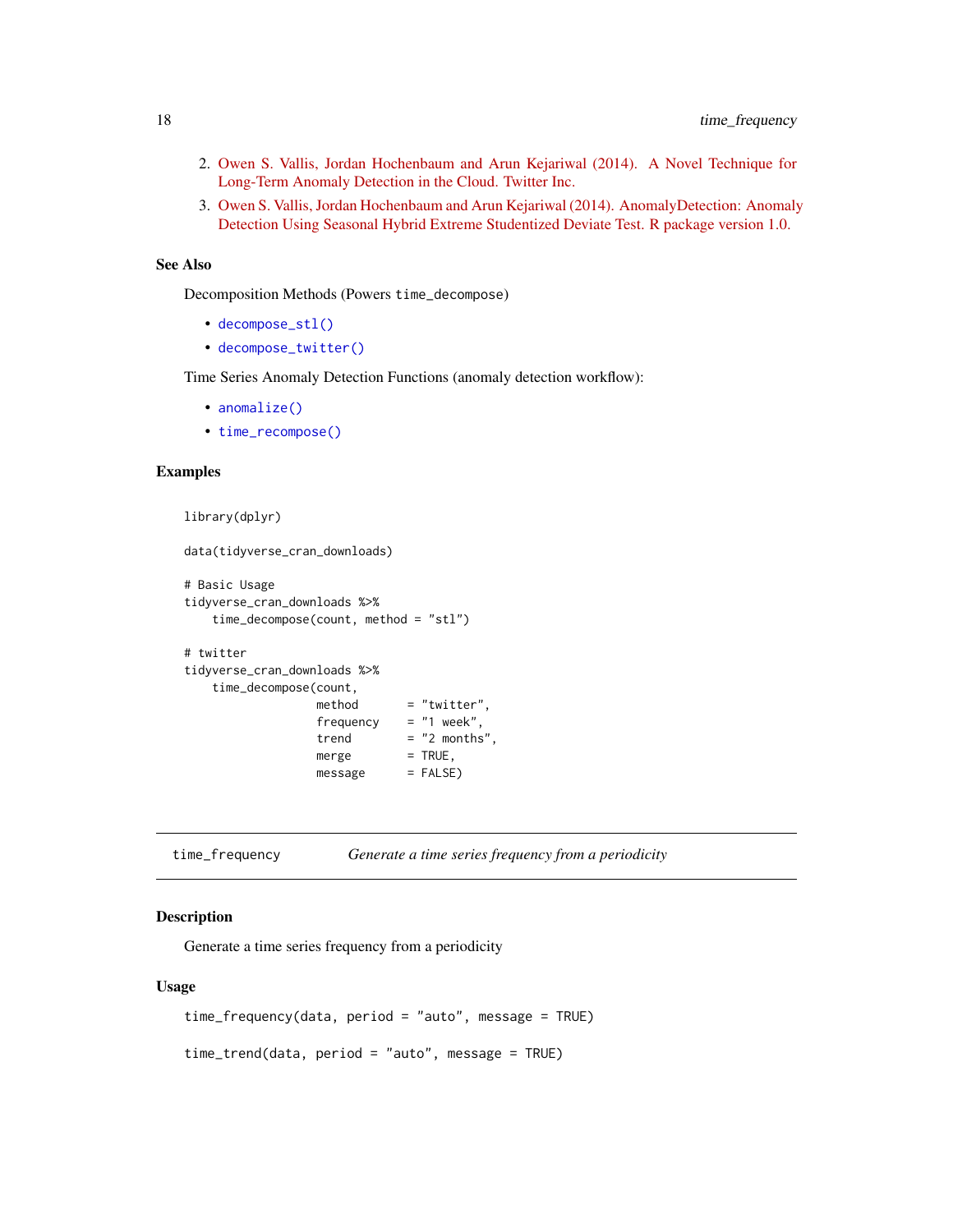#### <span id="page-18-0"></span>time\_frequency 19

#### Arguments

| data    | A tibble with a date or date time index.                                                                                                                                       |
|---------|--------------------------------------------------------------------------------------------------------------------------------------------------------------------------------|
| period  | Either "auto", a time-based definition (e.g. "2 weeks"), or a numeric number<br>of observations per frequency (e.g. 10). See tibbletime::collapse_by() for<br>period notation. |
| message | A boolean. If message = TRUE, the frequency used is output along with the units<br>in the scale of the data.                                                                   |

#### Details

A frequency is loosely defined as the number of observations that comprise a cycle in a data set. The trend is loosely defined as time span that can be aggregated across to visualize the central tendency of the data. It's often easiest to think of frequency and trend in terms of the time-based units that the data is already in. This is what time\_frequency() and time\_trend() enable: using time-based periods to define the frequency or trend.

#### Frequency:

As an example, a weekly cycle is often 5-days (for working days) or 7-days (for calendar days). Rather than specify a frequency of 5 or 7, the user can specify period = "1 week", and time\_frequency()' will detect the scale of the time series and return 5 or 7 based on the actual data.

The period argument has three basic options for returning a frequency. Options include:

- "auto": A target frequency is determined using a pre-defined template (see template below).
- time-based duration: (e.g. "1 week" or "2 quarters" per cycle)
- numeric number of observations: (e.g. 5 for 5 observations per cycle)

The template argument is only used when period = "auto". The template is a tibble of three features: time\_scale, frequency, and trend. The algorithm will inspect the scale of the time series and select the best frequency that matches the scale and number of observations per target frequency. A frequency is then chosen on be the best match. The predefined template is stored in a function time\_scale\_template(). However, the user can come up with his or her own template changing the values for frequency in the data frame and saving it to anomalize\_options\$time\_scale\_template.

#### Trend:

As an example, the trend of daily data is often best aggregated by evaluating the moving average over a quarter or a month span. Rather than specify the number of days in a quarter or month, the user can specify "1 quarter" or "1 month", and the time\_trend() function will return the correct number of observations per trend cycle. In addition, there is an option, period = "auto", to auto-detect an appropriate trend span depending on the data. The template is used to define the appropriate trend span.

#### Value

Returns a scalar numeric value indicating the number of observations in the frequency or trend span.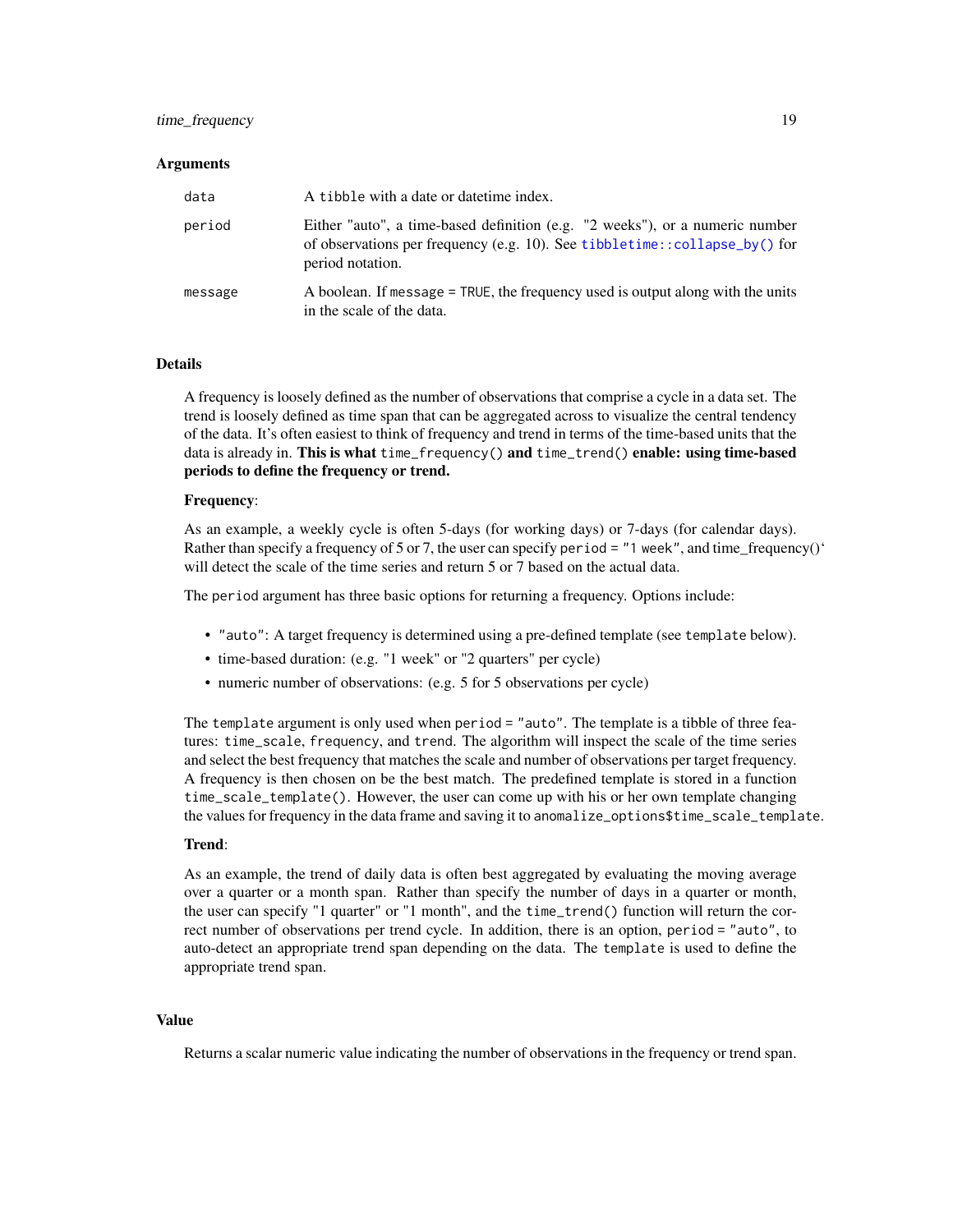#### Examples

```
library(dplyr)
data(tidyverse_cran_downloads)
#### FREQUENCY DETECTION ####
# period = "auto"
tidyverse_cran_downloads %>%
   filter(package == "tidyquant") %>%
   ungroup() %>%
   time_frequency(period = "auto")
time_scale_template()
# period = "1 month"
tidyverse_cran_downloads %>%
    filter(package == "tidyquant") %>%
   ungroup() %>%
    time_frequency(period = "1 month")
#### TREND DETECTION ####
tidyverse_cran_downloads %>%
   filter(package == "tidyquant") %>%
   ungroup() %>%
   time_trend(period = "auto")
```
<span id="page-19-1"></span>time\_recompose *Recompose bands separating anomalies from "normal" observations*

#### Description

Recompose bands separating anomalies from "normal" observations

#### Usage

```
time_recompose(data)
```
#### Arguments

data A tibble or tbl\_time object that has been processed with time\_decompose() and anomalize().

<span id="page-19-0"></span>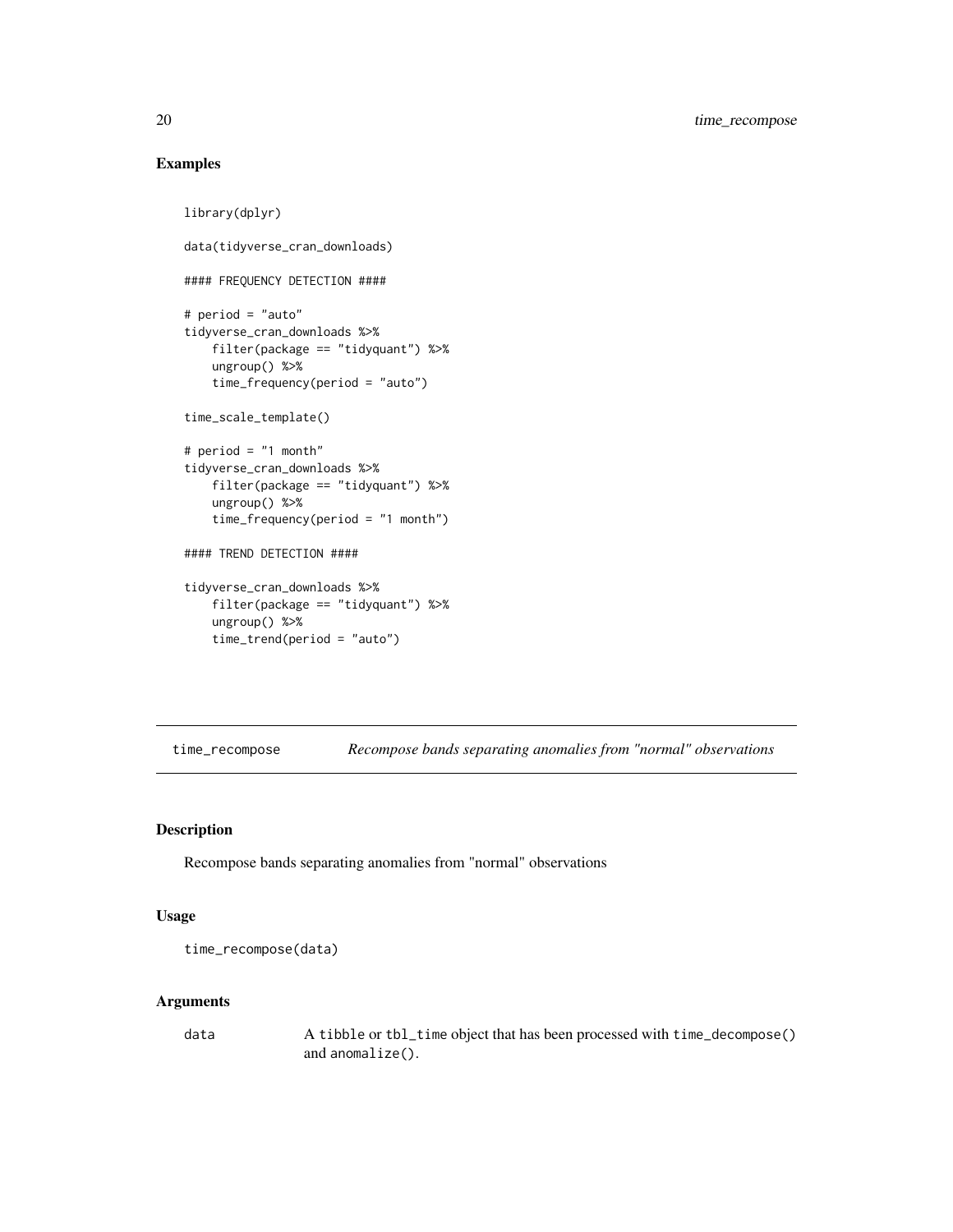#### <span id="page-20-0"></span>Details

The time\_recompose() function is used to generate bands around the "normal" levels of observed values. The function uses the remainder\_11 and remainder\_12 levels produced during the [anomalize\(\)](#page-1-1) step and the season and trend/median\_spans values from the [time\\_decompose\(\)](#page-15-1) step to reconstruct bands around the normal values.

The following key names are required: observed:remainder from the time\_decompose() step and remainder\_l1 and remainder\_l2 from the anomalize() step.

#### Value

Returns a tbl\_time object.

#### See Also

Time Series Anomaly Detection Functions (anomaly detection workflow):

- [time\\_decompose\(\)](#page-15-1)
- [anomalize\(\)](#page-1-1)

#### Examples

library(dplyr)

```
data(tidyverse_cran_downloads)
```

```
# Basic Usage
tidyverse_cran_downloads %>%
   time_decompose(count, method = "stl") %>%
    anomalize(remainder, method = "iqr") %>%
    time_recompose()
```